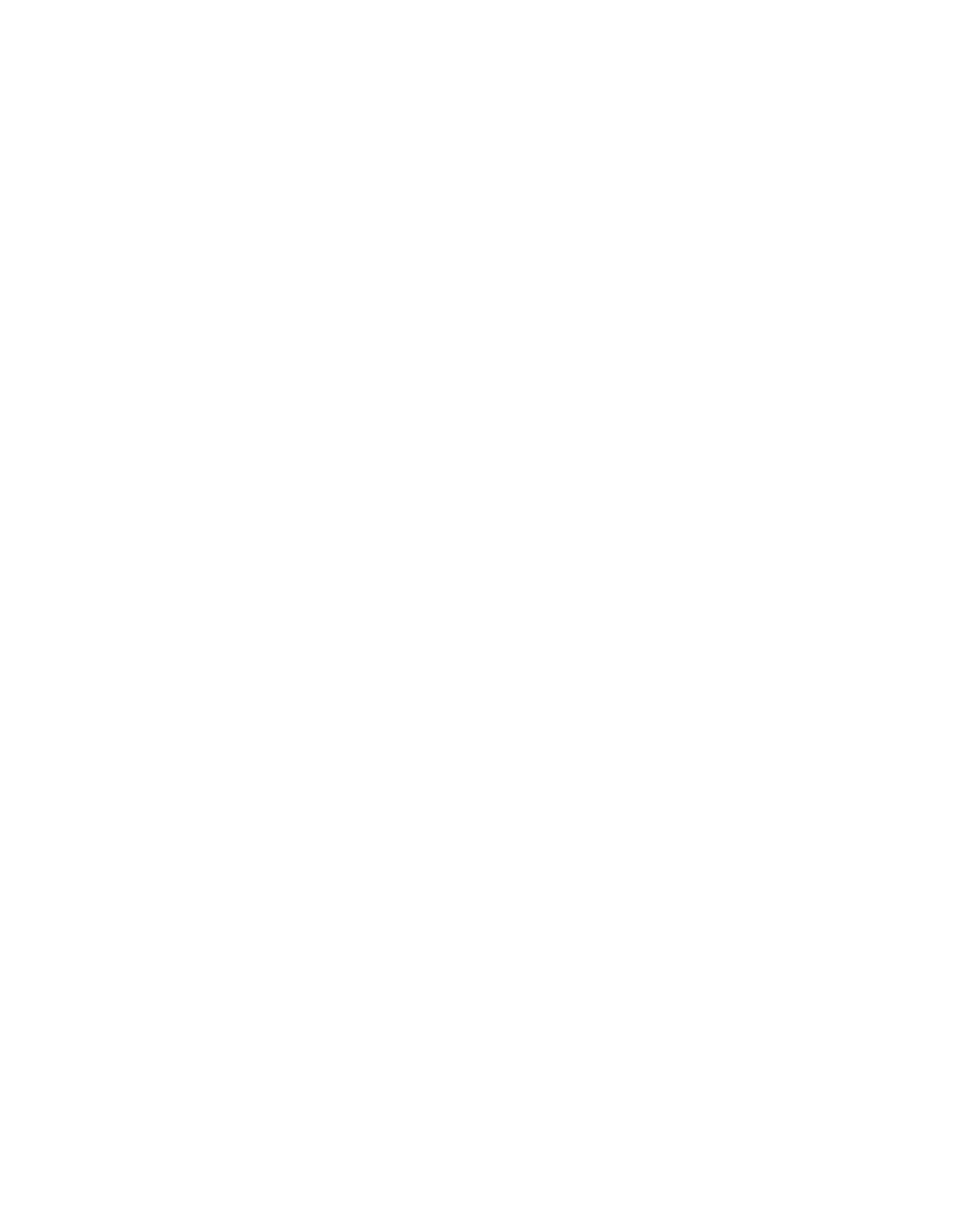### **SECTION 15333 CAST IRON & DUCTILE IRON SEWER PIPE**

#### <span id="page-2-0"></span>**PART 1 - REQUIREMENT**

#### <span id="page-2-1"></span>1.01 CAST IRON SEWER PIPE AND FITTINGS

Cast iron sewer pipe and fittings shall conform to the latest revision of AWWA Spec. C-106, -108, or -151, with bituminous inside and outside coatings. Joints shall be mechanical or push-on joints conforming to the latest revision of AWWA Spec. C-111 or EMWD standard drawings.

Cast iron pipe shall be of the following thickness classes for the indicated pipe size and depth:

| <b>Pipe Diameter</b> |                                                     | <b>ANSI</b>            |
|----------------------|-----------------------------------------------------|------------------------|
| (in inches)          | Depth of Cover (in feet)                            | <b>Thickness Class</b> |
| 4"                   | 16' and less                                        | 22                     |
| 6"                   | 16' and less                                        | 22                     |
| 8"                   | less than 12'                                       | 22                     |
|                      | 12' to less than 16'                                | 23                     |
|                      | 16'                                                 | 24                     |
| 10"                  | less than 12'                                       | 22                     |
|                      | $12' - 16'$                                         | 24                     |
| 12"                  | less than 8'                                        | 22                     |
|                      | 8' to less than 12'                                 | 23                     |
|                      | 12' to less than 16'                                | 24                     |
|                      | 16'                                                 | 25                     |
| Over 12"             | Refer ANSI A21.1-1967,<br>(AWWA C101-67), Table 1-1 |                        |